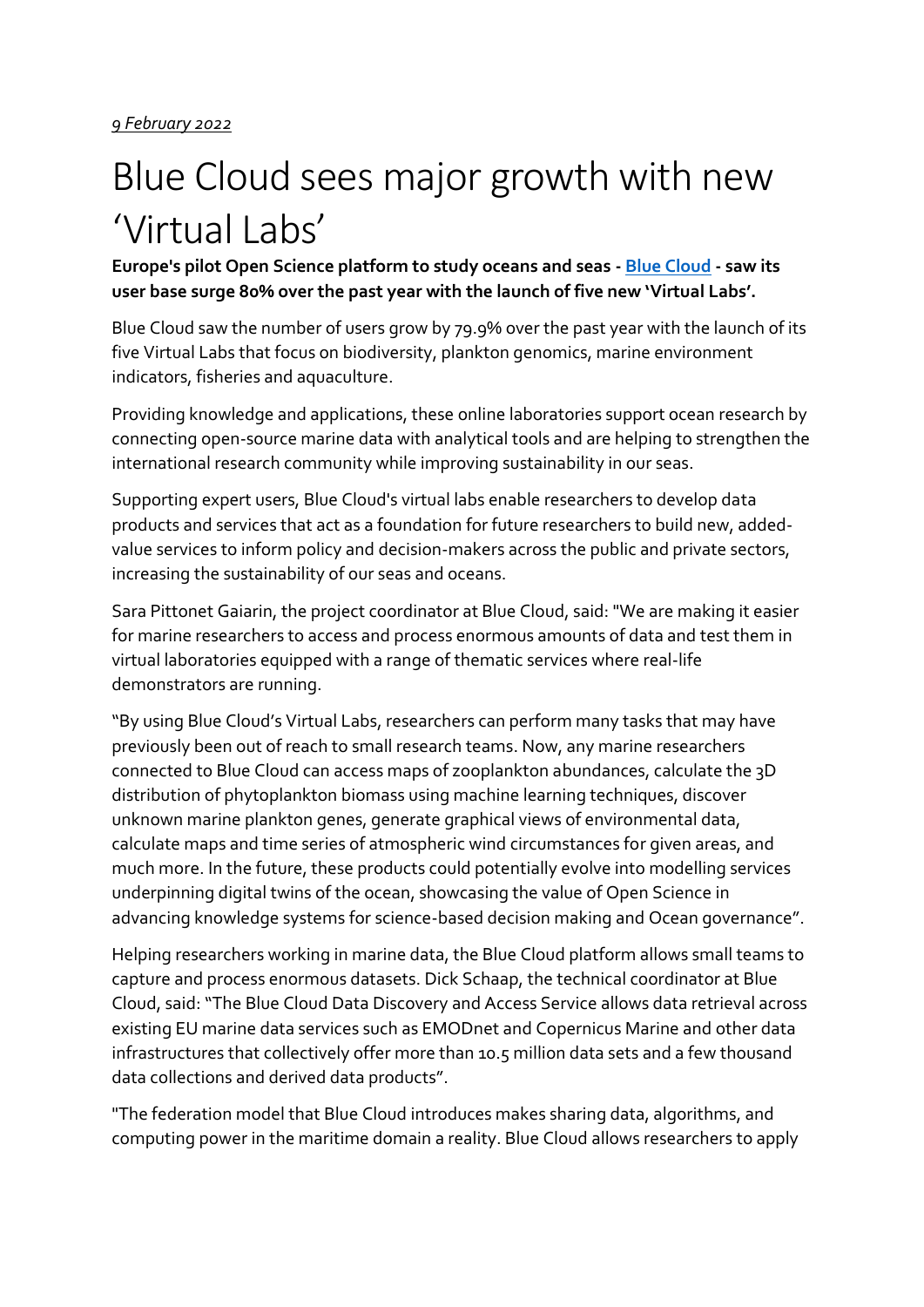web-based open science to develop pipelines and workflows to address the big challenges we have for our oceans' health".

## Virtual Labs

The five virtual labs are:

- **Zoo and Phytoplankton Essential Ocean Variables products -** Leveraging on time series analysis, the Zoo and Phytoplankton EOV demonstrator describes the current state of plankton communities and forecasts their evolution. Its applications are helpful for fishery advisory organisations, marine policy officers, researchers and consultants from environmental agencies. The demonstrator adopts DIVAnd software tool (Data Interpolating Variational Analysis in n dimensions), machine learning-based methods, and relies on scientific validation services.
- **Plankton Genomics -** Led by the European Bioinformatics Institute (EMBL-EBI) and created by the Faculty of Sciences at Sorbonne University, with contributions from Flanders Marine Institute (VLIZ), this demonstrator showcases an in-depth assessment of plankton distributions by mining data across different datasets in the biomolecular, imaging and environmental domains. The initial users of the plankton genomics demonstrator are, primarily, scientific researchers, including taxonomists, computational ecologists and bioinformaticians, and a broad base of scientists interested in plankton biogeography, marine biogeochemistry, ecosystem health, and climate science.
- **Marine Environmental Indicators -** focusing on data related to the marine environment, this demonstrator aims to calculate and distribute online information and indicators on the environmental quality of the marine area, obtain new addedvalue data applying extensive data analysis and machine learning methods on multisource data sets, and enable users to perform operations, such as selecting a portion of a dataset to perform statistical analysis or display the data. The target audience includes intermediate users such as environmental protection agencies and scientific users.
- **Fish, a matter of scales -** This demonstrator aims to deliver a scalable and robust open data portal for fisheries data in EU waters and beyond. The demonstrator will improve fisheries' data management and analytic capabilities by relying on Fisheries Atlas and the Global Record of Stocks and Fisheries. Fisheries managers may address the demonstrator, regional fisheries data analysts, system developers and the general public interested in stocks and fisheries, fish provenance, fisheries distribution, fisheries.
- **Aquaculture Monitor** the aim is to deliver a tool to monitor and provide national aquaculture sector overviews on interoperable services where teams can compute and publish reproducible experiments using the services of Aquaculture Cage Atlas and Ponds Atlas. The demonstrator may interest regional aquaculture data analysts,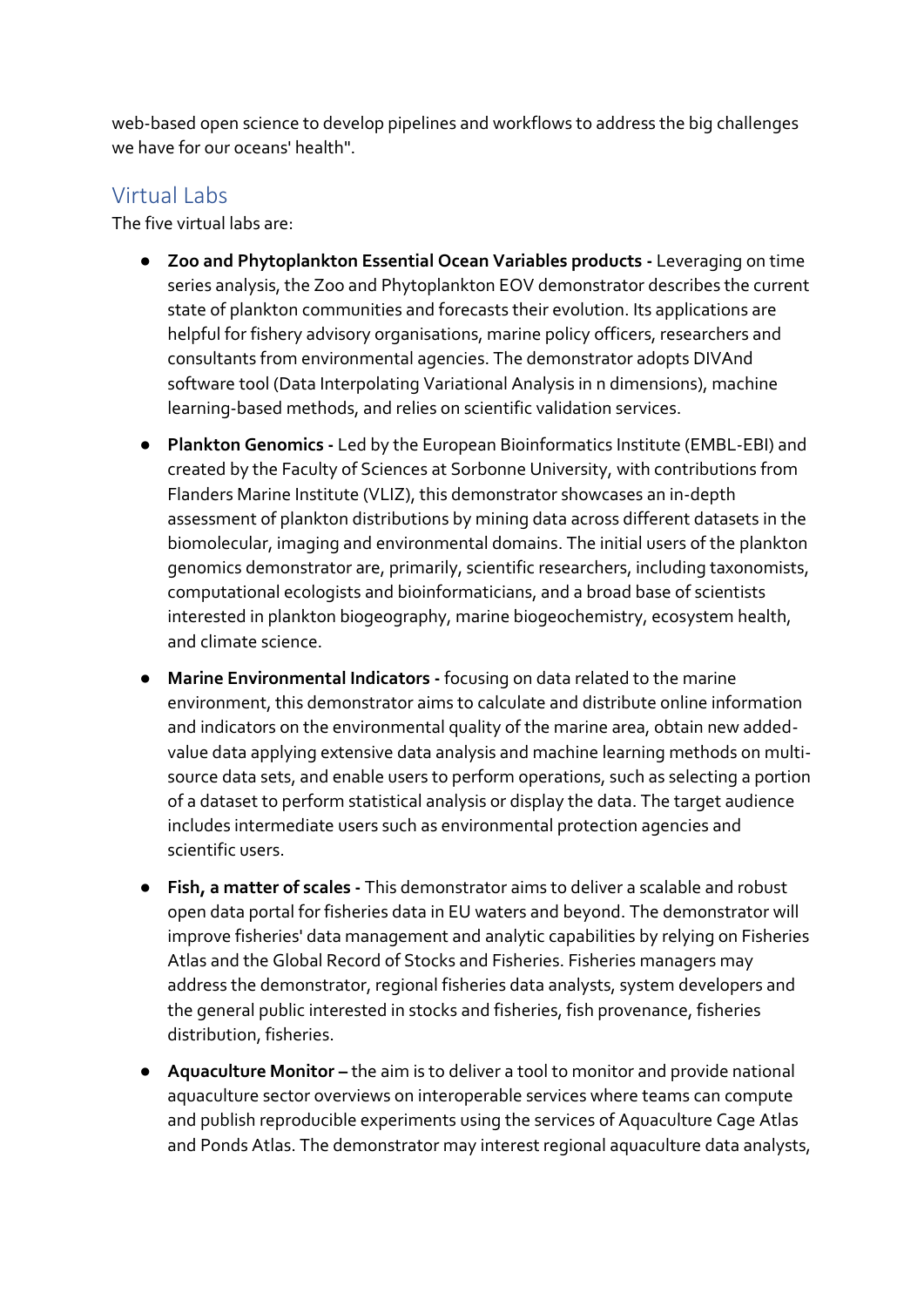system developers, regional aquaculture managers and the general public interested in aquaculture locations, production, and tracking.

## Blue Cloud

The Open Science Cloud for Europe's oceans and seas, Blue Cloud, federates services offered by marine data infrastructures, research infrastructures and e-infrastructures in Europe to support and empower Ocean research. It saw substantial growth in 2021 after launching five online laboratories, or 'virtual labs' that allow researchers to operate complex experiments for application across different marine domains, including Essential Ocean Variables, Marine Environmental Indicators and Fisheries & Aquaculture.

Ocean sustainability is one of the most important societal challenges we face today. The ocean produces over half of the world's oxygen, stores 50 times the CO2 than our atmosphere, regulates our climate by transporting heat from the equator to the poles and transports around 80% of international trade goods. Increasing the knowledge of ocean and marine ecosystems requires availability and improved access to ocean observation data. Marine data has been collected for centuries by many ways and means – by vessels, sensors, fleets, monitoring stations, space observation - and in recent decades, Europe has built a landscape of marine data management infrastructures that collect, monitor and process data coming from oceans and seas. The challenge now lies in transforming this wealth of data into knowledge, leveraging Artificial Intelligence and machine learning to support science-based solutions that contribute to delivering the objectives of the EU Green Deal and the United Nations Agenda 2030.

"As of today, we count 750 users coming from different research institutes in Europe using the main assets of the Blue-Cloud platform. This shows there is a broad use of Blue Cloud by scientists and researchers working in the marine sector, and the uptake of the Virtual Labs will ensure we create innovative discoveries to understand our oceans much sooner," said Pittonet Gaiarin.

Designed and built within the European Open Science Cloud (EOSC) framework, the Blue Cloud project aims to provide Findable, Accessible, Interoperable and Reusable (FAIR) digital objects, from data products, to analytical models and services.

=== ENDS ===

#### [About Blue Cloud](https://www.blue-cloud.org/about)

The European Open Science Cloud (EOSC) was launched by the European Commission in 2016 to provide a virtual environment with open and seamless services for storage, management, analysis and reuse of research data across borders and disciplines. Within this framework, Blue Cloud, as the "Future of Seas and Oceans Flagship Initiative" of EU HORIZON 2020 programme, is the thematic EOSC for the maritime domain, serving the Blue Economy Marine Environment and Marine Knowledge agendas.

Blue Cloud delivers a collaborative virtual environment to enhance FAIR and Open Science. Starting in October 2019, Blue Cloud is deploying a cyber platform with a smart federation of an unprecedented wealth of multidisciplinary data repositories, analytical tools, and